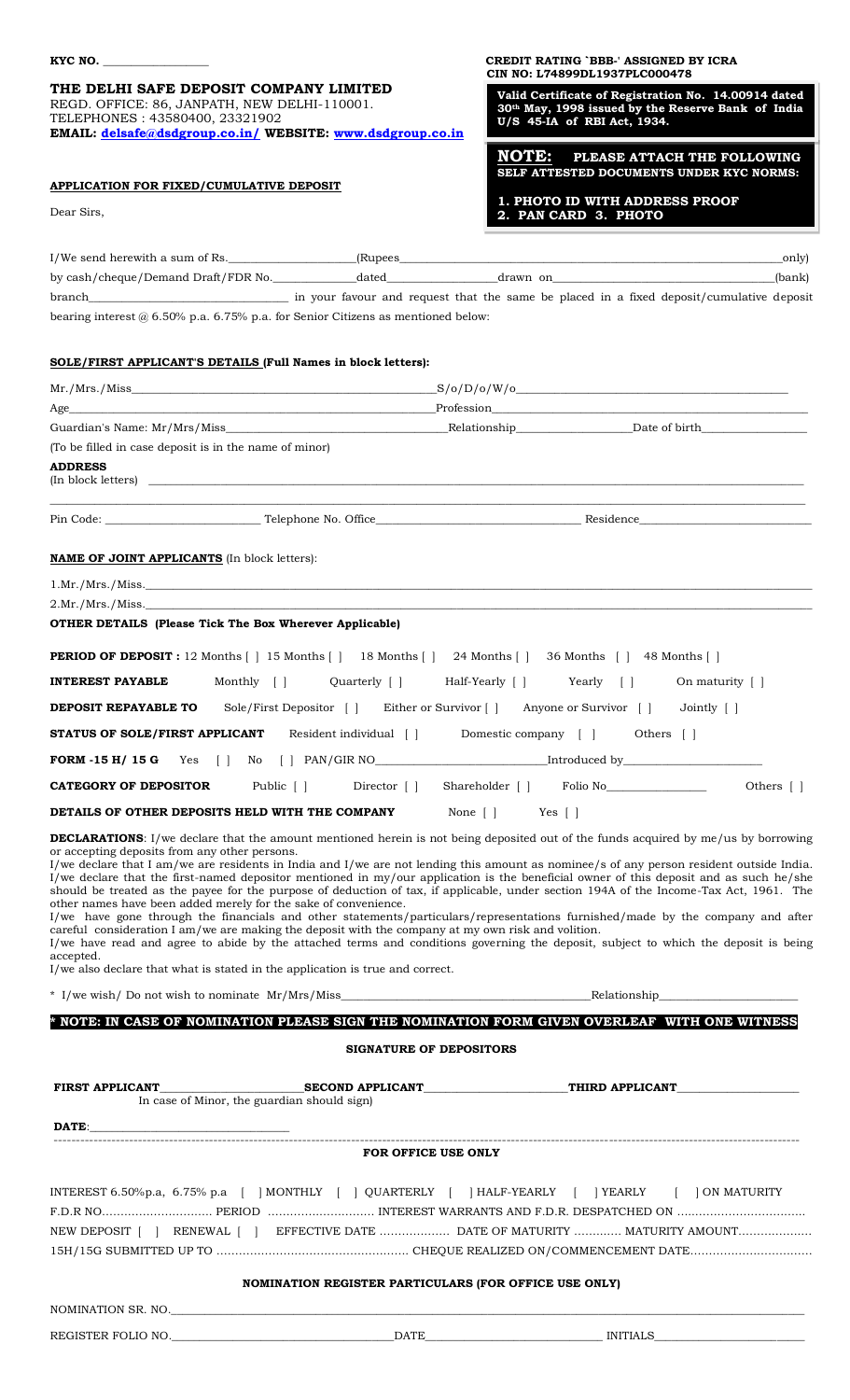## **NOMINATION FORM – DA1**

(To be obtained in case of Fixed Deposit A/c is in the name of Individuals in Single/Joint names and/ or accounts in the names of sole proprietorship concerns)

REGISTRATION NO.:

Nomination under Section 45 ZA of the Banking Regulation Act 1949 and Rule 2(1) of the Banking Companies (Nomination) Rules 1985 in respect of deposits.

I/We \_\_\_\_\_\_\_\_\_\_\_\_\_\_\_\_\_\_\_\_\_\_\_\_\_\_\_\_\_\_\_\_\_\_\_\_\_\_\_\_\_\_\_\_\_\_\_\_\_\_\_\_\_\_\_\_\_\_\_\_\_\_\_\_\_\_\_\_\_\_\_\_\_\_\_\_\_\_\_\_\_\_\_\_\_\_\_\_\_\_\_\_\_\_\_\_\_\_\_\_\_\_\_\_\_\_\_\_\_\_\_\_\_\_\_\_\_\_ Nominate the following person to whom in the even of my/our/minor's death the amount of deposit in the account(s) mentioned below may be returned by The Delhi Safe Deposit Co. Ltd., 86, Janpath, New Delhi-110 001.

| NOMINEE (ONLY ONE NOMINEE PER DEPOSIT A/C)                                                               |  |  |  |  |  |  |  |
|----------------------------------------------------------------------------------------------------------|--|--|--|--|--|--|--|
| IF MINOR HIS/HER DATE OF BIRTH<br>NAME & ADDRESS<br>AGE<br>RELATIONSHIP (IF ANY)<br>CONTACT NO. (IF ANY) |  |  |  |  |  |  |  |
|                                                                                                          |  |  |  |  |  |  |  |
|                                                                                                          |  |  |  |  |  |  |  |
|                                                                                                          |  |  |  |  |  |  |  |
|                                                                                                          |  |  |  |  |  |  |  |

\*\* As the nominee is a minor as on this date, I/We appoint Mr/Mrs./Ms\_\_\_\_\_\_\_\_\_\_\_\_\_\_\_\_\_\_\_\_\_\_\_\_\_\_\_\_\_\_\_\_\_\_\_\_\_\_\_\_\_\_\_\_\_\_\_\_\_\_\_\_\_\_\_\_\_\_\_\_ Aged\_\_\_\_\_\_\_\_\_\_\_\_\_\_\_\_\_\_

Resident of \_\_\_\_\_\_\_\_\_\_\_\_\_\_\_\_\_\_\_\_\_\_\_\_\_\_\_\_\_\_\_\_\_\_\_\_\_\_\_\_\_\_\_\_\_\_\_\_\_\_\_\_\_\_\_\_\_\_\_\_\_\_\_\_\_\_\_\_\_\_\_\_\_\_\_\_\_\_\_\_\_\_\_\_\_\_\_\_\_\_\_\_\_\_\_\_\_\_\_\_\_\_\_\_\_\_\_\_\_\_\_\_\_\_\_ to receive the amount of the deposit in the account on behalf of the nominee in the event of my/our/minor's death during the minority of the nominee.

### **DECLARATION**

In the event of my/our death prior to the maturity of the deposit, the Company will at the request of the person who has nominated by me/us to receive the deposit money after my/our death, be at liberty, though not bound and at its absolute discretion to repay the deposit before maturity or been to grant an advance against the security thereof and such repayment before maturity would constitute valid discharge for the Company. SIGNATURE (S)/ THUMB IMPRESSION (S) OF DEPOSITIOR(S)

|           | 1 <sup>ST</sup> APPLICANT | 2 <sup>ND</sup> APPLICANT | 3RD APPLICANT                                                                                                                                                                                                                 |
|-----------|---------------------------|---------------------------|-------------------------------------------------------------------------------------------------------------------------------------------------------------------------------------------------------------------------------|
|           |                           | $\mathbf{2}$              | <u> 1989 - Johann Barn, fransk politik (d. 1989)</u>                                                                                                                                                                          |
| SIGNATURE |                           | SIGNATURE                 | <u> 1989 - Johann Harry Barn, mars and de Branch and de Branch and de Branch and de Branch and de Branch and de B</u>                                                                                                         |
| ADDRESS   |                           |                           | ADDRESS AND RESIDENCE AND RESIDENCE AND RESIDENCE AND RESIDENCE AND RESIDENCE AND RESIDENCE AND RESIDENCE AND RESIDENCE AND RESIDENCE AND RESIDENCE AND RESIDENCE AND RESIDENCE AND RESIDENCE AND RESIDENCE AND RESIDENCE AND |
|           |                           |                           |                                                                                                                                                                                                                               |
| PLACE     | DATE                      | PLACE                     | DATE                                                                                                                                                                                                                          |

When deposit is made in the name of minor, the nomination must be signed by a person lawfully entitled to act on behalf of the minor.

**(Rs. in lacs)**<br> **as at as at as at as at as at as at as at as at as at as at as at as at as at as at as at as at as at as at as at as at as at as at as a as at as a as a as a as a as a as \begin{array}{r} 31.03.2020 \\ 522.30 \\ 203** 

------------------------------------------------------------------------------------------------------------------------- (**h) summarized financial position of the company as appearing in the two latest audited balance sheets.**

 $\begin{tabular}{l|c|c|c} \multicolumn{1}{c}{\textbf{Share capital}} & \multicolumn{1}{c}{\textbf{31.03.2021}} & \multicolumn{1}{c}{\textbf{31.03.2022}} & \multicolumn{1}{c}{\textbf{32.02230}} \\ \multicolumn{1}{c}{\textbf{Reserves and surplus}} & \multicolumn{1}{c}{\textbf{52.230}} & \multicolumn{1}{c}{\textbf{52.230}} & \multicolumn{1}{c}{\textbf{52.230}} \\ \multicolumn{1}{c}{\textbf{D41.5}} & \multicolumn{1}{c}{\textbf{5$ 

Trade payables 44.09 50.55 Other current liabilities 720.71 929.41 Short-term provisions 23.76 30.25 .------------------------------------------------------------------------------------------------------------------------------ **Total 4385.55 4706.43** -------------------------------------------------------------------------------------------------------------------------------

**(Rs. in lacs)**<br> **(Rs. in lacs)**<br> **as at** 

|                                     |                                                                                                      |                                                                    |                    | THE DELHI SAFE DEPOSIT COMPANY LIMITED<br>REGD. OFFICE, 86, JANPATH, NEW DELHI-110001.<br>CIN NO: L74899DL1937PLC000478<br>TEL.NO.43580400, 23321902, 23320084                                                                                         |     |        | PARTICULARS AS PER THE NON-BANKING FINANCIAL COMPANIES AND MISCELLANEOUS<br>NON-BANKING COMPANIES (ADVERTISEMENT) RULES, 1977 AS AMENDED                                                                                                                                                                                                                                                                                           |                                                                            |                                                                           |
|-------------------------------------|------------------------------------------------------------------------------------------------------|--------------------------------------------------------------------|--------------------|--------------------------------------------------------------------------------------------------------------------------------------------------------------------------------------------------------------------------------------------------------|-----|--------|------------------------------------------------------------------------------------------------------------------------------------------------------------------------------------------------------------------------------------------------------------------------------------------------------------------------------------------------------------------------------------------------------------------------------------|----------------------------------------------------------------------------|---------------------------------------------------------------------------|
| a)                                  | Name of the Company:                                                                                 |                                                                    |                    | THE DELHI SAFE DEPOSIT COMPANY LIMITED                                                                                                                                                                                                                 |     |        |                                                                                                                                                                                                                                                                                                                                                                                                                                    |                                                                            | (Rs. in lacs)                                                             |
|                                     |                                                                                                      |                                                                    |                    |                                                                                                                                                                                                                                                        |     |        | <b>ASSETS</b>                                                                                                                                                                                                                                                                                                                                                                                                                      | as at                                                                      | as at *                                                                   |
| b)                                  | Date of Incorporation:                                                                               |                                                                    | Ist December, 1937 |                                                                                                                                                                                                                                                        |     |        |                                                                                                                                                                                                                                                                                                                                                                                                                                    | 31.03.2021                                                                 | 31.03.2020                                                                |
| $\mathbf{c}$                        | Business carried on by The Company's<br>and its Subsidiaries with the details of<br>branches if any: | branches                                                           |                    | The Company's main business is Loan Financing<br>and other finance related activities. Its other<br>business consists of giving Lockers on hire, travel<br>agent, Tours operator and full fledged money<br>changer. The company has no subsidiaries or |     |        | Fixed assets -Tangible assets<br>Non-current investments<br><b>Current Investments</b><br>Deferred tax assets (Net)<br>Long-term loans and advances<br>Other non-current assets<br>Trade receivables<br>Cash & bank balances                                                                                                                                                                                                       | 33.15<br>101.44<br>15.12<br>70.32<br>1918.12<br>189.10<br>360.09<br>291.33 | 38.80<br>94.74<br>12.08<br>34.53<br>1478.20<br>123.95<br>440.64<br>298.96 |
| d)                                  | Brief particulars of the management:                                                                 | The                                                                | Company<br>is      | its<br>managed<br>by                                                                                                                                                                                                                                   |     |        | Short-term loans and advances                                                                                                                                                                                                                                                                                                                                                                                                      | 1388.98                                                                    | 2174.50                                                                   |
|                                     |                                                                                                      | Board of Directors                                                 |                    |                                                                                                                                                                                                                                                        |     |        | Other current assets                                                                                                                                                                                                                                                                                                                                                                                                               | 17.90                                                                      | 10.03                                                                     |
|                                     | Names, Addresses and Occupation of Directors.                                                        |                                                                    |                    |                                                                                                                                                                                                                                                        |     |        |                                                                                                                                                                                                                                                                                                                                                                                                                                    |                                                                            |                                                                           |
| e)                                  |                                                                                                      |                                                                    |                    |                                                                                                                                                                                                                                                        |     | Total  |                                                                                                                                                                                                                                                                                                                                                                                                                                    | 4385.55                                                                    | 4706.43                                                                   |
| Name                                |                                                                                                      | <b>Address</b>                                                     | Designation        |                                                                                                                                                                                                                                                        |     |        | Contingent liability is Rs.7.50 lacs as on 31.3.2021.                                                                                                                                                                                                                                                                                                                                                                              |                                                                            |                                                                           |
|                                     | VIJAY KRISHNAN SHUNGLU                                                                               | A-9, SECTOR 14<br>NOIDA, (U.P)                                     | CHAIRMAN           |                                                                                                                                                                                                                                                        |     | lakhs. | (i) The amount which the company can raise by way of public deposit under the Non Banking Financial<br>Companies (reserve bank) directions 1977 as amended to date                                                                                                                                                                                                                                                                 |                                                                            | : Rs. $3768.03$                                                           |
| <b>ASHOK DAYAL</b>                  |                                                                                                      | 1/28 , SHANTI NIKETAN,<br>NEW DELHI-110021                         | <b>DIRECTOR</b>    |                                                                                                                                                                                                                                                        |     | lakhs. | The aggregate of the deposits from public held by the company as on 31.03.2021                                                                                                                                                                                                                                                                                                                                                     |                                                                            | : Rs. 729.67                                                              |
| RAVI VIRA GUPTA                     |                                                                                                      | 9, ANAND LOK APT-B<br>KHEL GAON MARG,<br><b>NEW DELHI - 110049</b> | <b>DIRECTOR</b>    |                                                                                                                                                                                                                                                        |     |        | The company has no matured and claimed deposit which remained unpaid on the date of this statement.                                                                                                                                                                                                                                                                                                                                |                                                                            |                                                                           |
| SARVJEET SETH                       |                                                                                                      | 21, GOLF LINKS<br>NEW DELHI - 110003                               | <b>DIRECTOR</b>    |                                                                                                                                                                                                                                                        | (k) |        | The company shall not grant any loan against the deposit or make premature repayment of the deposit<br>with in a period of three months (lock in period) from the date of its acceptance. In the event of death of the<br>depositor, premature repayment of the deposit shall be made even within the lock-in-period against<br>submission of proof of death. Premature repayment of deposit (including premature repayment in the |                                                                            |                                                                           |
| PROBIR CHANDRA SEN                  |                                                                                                      | 1581 TOWER-15-A<br>ATS GREEN VILLAGE,<br>EXPRESS WAY, NOIDA.       | <b>DIRECTOR</b>    |                                                                                                                                                                                                                                                        |     |        | case of death of the depositor) after three months but before six months from date of deposit shall earn no<br>interest. After six months but before the date of maturity, the interest payable shall be 2% lower than the<br>minimum rate at which the deposit are accepted by the company.                                                                                                                                       |                                                                            |                                                                           |
| VIJAY KUMAR GUPTA                   |                                                                                                      | D-107, SECTOR 30, NOIDA                                            | MANAGING           | DIRECTOR/CEO                                                                                                                                                                                                                                           |     |        | The other particulars required to be disclosed under para 16 of the Non Banking Financial Companies<br>(Reserve Bank) directions 1977 are contained in the terms and conditions governing acceptance of fixed<br>deposits.                                                                                                                                                                                                         |                                                                            |                                                                           |
| KSHAMA V KAUSHIK                    |                                                                                                      | 843, LAVY PINTO BLOCK,                                             | <b>DIRECTOR</b>    |                                                                                                                                                                                                                                                        | (m) |        | The Company hereby declares :                                                                                                                                                                                                                                                                                                                                                                                                      |                                                                            |                                                                           |
|                                     |                                                                                                      | ASIAD GAMES VILLAGE,<br><b>NEW DELHI-110049</b>                    |                    |                                                                                                                                                                                                                                                        |     | (i)    | That the company has complied with the provisions of the directions applicable to it;                                                                                                                                                                                                                                                                                                                                              |                                                                            |                                                                           |
|                                     | (f) & (g) profits and dividends                                                                      |                                                                    |                    |                                                                                                                                                                                                                                                        |     | (ii)   | That the financial activities of the Company are regulated by the Reserve Bank of India. It must,<br>however, be distinctly understood that Reserve Bank of India does not undertake any responsibility<br>for the financial soundness of the Company or for the correctness of any of the statements of the                                                                                                                       |                                                                            |                                                                           |
| Year<br>Ended                       |                                                                                                      | (Rs. in lacs)<br>Profit                                            | <b>Dividends</b>   | (Rs. in lacs)                                                                                                                                                                                                                                          |     |        | representations made or opinions expressed by the Company; and the RBI does not guarantee<br>repayment of deposit /discharge of liabilities by the Company;                                                                                                                                                                                                                                                                        |                                                                            |                                                                           |
|                                     | Before tax                                                                                           | After tax                                                          | <b>Equity rate</b> | <b>Shares amount</b>                                                                                                                                                                                                                                   |     | (iii)  | That the deposit accepted by the Company are unsecured & rank pari passu with other unsecured<br>liabilities and are not insured.                                                                                                                                                                                                                                                                                                  |                                                                            |                                                                           |
| 31.3.2019<br>31.3.2020<br>31.3.2021 | 235.90<br>142.70<br>(133.73)                                                                         | 235.74<br>106.32<br>(97.94)                                        | 28%<br>28%         | 12.19<br>12.19                                                                                                                                                                                                                                         |     | (iv)   | That the financial position of the company as disclosed above and the representations made in the<br>application form are true and correct and that the Company and its Board of Directors are<br>responsible for the correctness and versoity thereof.                                                                                                                                                                            |                                                                            |                                                                           |

- (iv) That the financial position of the company as disclosed above and the representations made in the application form are true and correct and that the Company and its Board of Directors are responsible for the correctn
- (n) The text of this advertisement has been approved by the Board of Directors of the Company at its meeting<br>held on 30<sup>th</sup> seconds the company. A copy of this advertisement, duly signed on the anamor of the Board of the<br>

| By order of the board             |  |
|-----------------------------------|--|
| FOR THE DELHI SAFE DEPOSIT CO LTD |  |

**Place : New Delhi V.K GUPTA** 

**Dated : 7th April, 2022 Managing Director/CEO**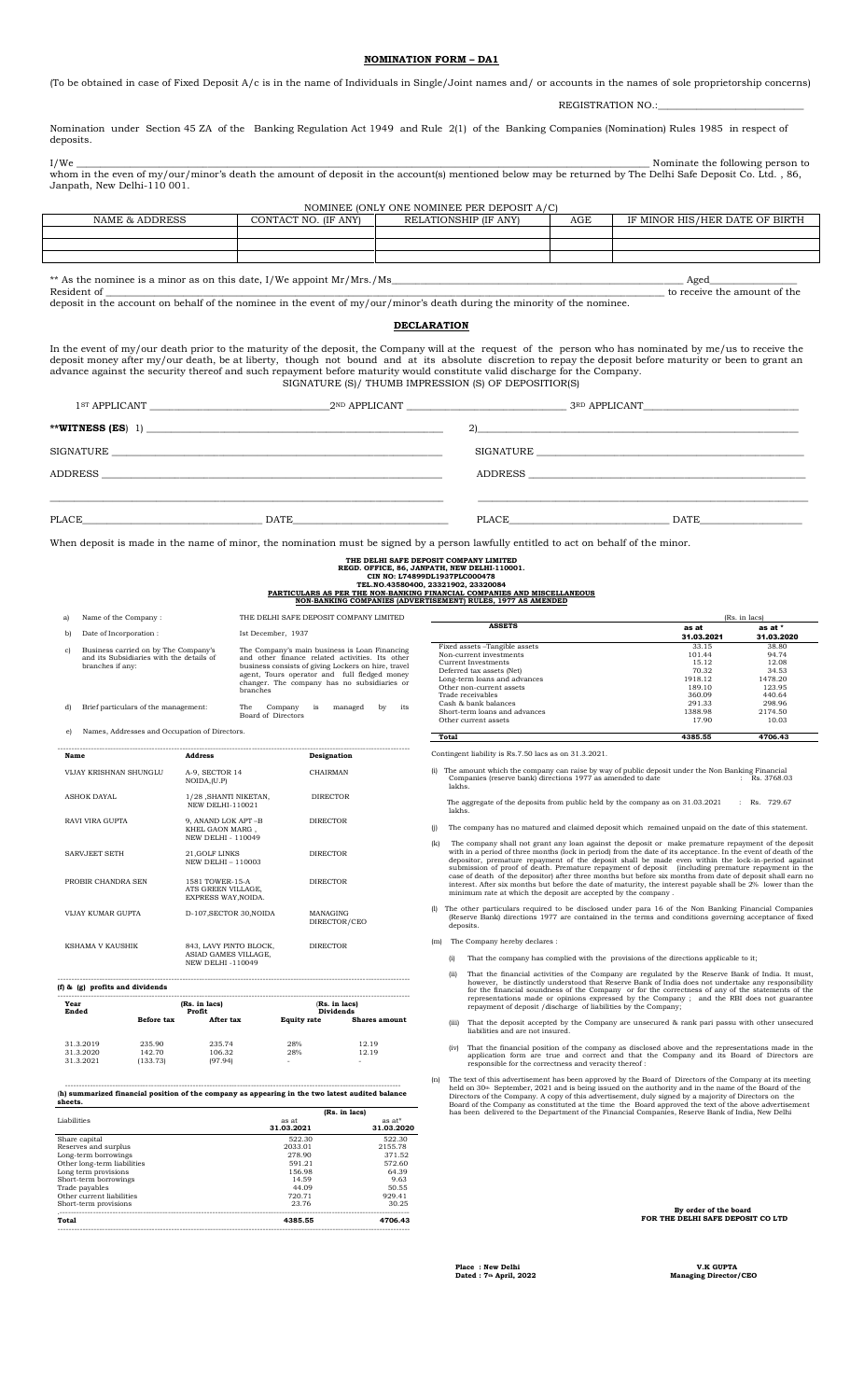#### **THE DELHI SAFE DEPOSIT COMPANY LIMITED REGD. OFFICE: 86, JANPATH, NEW DELHI-110 001 CIN NO: L74899DL1937PLC000478 TELEPHONE NO.: 43580400, 23321902, 23320084, FAX : 23324951 TERMS AND CONDITIONS GOVERNING ACCEPTANCE OF FIXED DEPOSITS**

### **ELIGIBILITY AND APPLICATIONS**

- 1 Deposits are accepted from resident individuals, domestic companies, firms and minors through their natural guardians.
- 2. Deposits are also accepted from NRIs subject to applicable Acts.
- 3. The application for deposits should be on the Company's prescribed form and submitted to the Company at its registered office.
- 4. The payments for deposits should be made by means of Cheque/Draft and be made payable to "THE DELHI SAFE DEPOSIT CO. LTD." and crossed "A/c Payee only". Outstation Cheques will not be accepted.

5. Deposits will be accepted under the following two schemes:

| A. REGULAR INCOME SCHEME  |        | <b>B. CUMULATIVE SCHEME</b>    |                    |                      |                                                        |
|---------------------------|--------|--------------------------------|--------------------|----------------------|--------------------------------------------------------|
| Scheme                    | Yield* | Yield**<br>for Senior Citizens | Period<br>(months) | Annualised<br>Yield* | Annualised<br>Yield**<br>for Senior<br><b>Citizens</b> |
| <b>Monthly Income</b>     | 6.50%  | 6.75%                          | 12                 | 6.70%                | 6.97%                                                  |
| <b>Quarterly Income</b>   | 6.54%  | 6.79%                          | 15                 | 6.75%                | 7.02%                                                  |
| <b>Half Yearly Income</b> | 6.59%  | 6.85%                          | 18                 | 6.80%                | 7.09%                                                  |
| <b>Yearly Income</b>      | 6.70%  | 6.97%                          | 24                 | 6.92%                | 7.20%                                                  |
|                           |        |                                | 36                 | 7.16%                | 7.45%                                                  |
|                           |        |                                | 48                 | 7.40%                | 7.73%                                                  |
|                           |        |                                |                    |                      |                                                        |

**\*** Interest @ 6.50% p.a. compounded monthly. Minimum Deposit: Rs.5,000/-,additional amounts in multiples of Rs. 1,000/- for a maximum period of 4 year

- **\*\*** Interest @ 6.75% p.a. Compounded monthly for Senior Citizens Minimum Deposit : Rs.5,000/- additional amount in multiples of Rs.  $1,000/-$ .
- a) REGULAR INCOME SCHEME:Under this scheme where interest is payable monthly, interest will be paid at the end of each calendar month. In case of deposits received during a month, interest will be paid at the end of the following month. Where interest is payable quarterly, interest will be paid on the last day of June, September,December and March every year. In case of deposits received during the last one month of any quarter of year, interest for such broken period will be paid alongwith the interest of the next quarter. Where interest is payable half-yearly, interest will be paid on the last day of September and March every year. In case of deposits received during the last three months of any half-year, interest of such broken period will be paid alongwith the interest of the next half-year.
- b) Cumulative Scheme: Under this scheme, deposits are accepted for 12/15/18/24/36 & 48 months. Interest will be compounded on monthly basis and the net interest (after tax deduction at source, if any) will be repayable on maturity.
- c) The period of deposit and calculation of interest thereon shall commence from the date of realization of the cheque/ demand draft deposited in the company's bank account.
- d) Interest will cease to accrue from the date of maturity.

### **INTEREST WARRANTS/CHEQUES**

6. Interest warrants/cheques will be payable at New Delhi for interest for all the schemes. Interest to outstation depositors will be payable by demand drafts.

#### **JOINT DEPOSITS**

- 7. In addition to the first named depositor a maximum of two joint depositors will be allowed
- 8. In the case of deposit(s) in joint names, all correspondence will be addressed to the first named depositor as appearing on the Fixed Deposit Receipt at that time.
- 9. In the case of deposit(s) marked as payable to "First Named Depositor", all warrants, cheque(s) or pay order(s) for the payment of interest and repayment of deposit amount will be drawn in favour of the first named depositor. Discharge in such case must be given by such first named depositor for repayment of the deposit amount which shall be valid and binding on all the other joint depositors, if any.
- 10. In the case of deposit(s) marked as payable to "Either or Survivor:" all warrants, cheque(s) or pay order(s) for the payment of interest and repayment of deposit amount will be drawn in favour of the first named depositor unless written communication from the first named depositor indicates the above mentioned payment(s) be made to the specified joint depositor. Discharge may be given by any one of the depositors for repayment of the deposit amount which shall be final and binding on all the other depositors.
- 11. In the case of deposit(s) marked as payable to "Jointly", all warrants, cheque(s) or pay order(s) for the payment of interest and repayment of the deposit amount will be drawn in favour of the first named depositor. Discharge must be given by all depositors whose names appear on the Deposit Receipt for repayment of the deposit amount.

### **PAYMENT IN CASE OF DEATH**

- 12. In the event of death of first named depositor, the payment of deposit amount or interest shall be made to the second named depositor, as appearing in the Deposit Receipt, on production of death certificate without reference to the heir and/or legal representative of the deceased. In the event of the death of the sole-depositor, the deposit amount together with interest thereon, will be paid to the nominee as given in the application form.
- 13. In any other case, it will be necessary for the legal representative of the deceased depositor to produce Succession Certificate/Letter of Administration/Probate of the Will, etc. to the satisfaction of the Company in this regard.

## **TAX DEDUCTION**

- 14. Income-tax wherever applicable will be deducted at source from interest in accordance with Section 194A of the Income-tax Act, 1961, except where appropriate certificate/document as prescribed under the Income Tax Act, 1961 is furnished to the Company by the depositor in respect of each financial year (i.e. for the period 1st April to 31st March). The above should be filed with the Company at least 30 days before the start of each financial year.
- 15. The first named depositor, as appearing on the Deposit Receipt, will be regarded as beneficial owner of the deposit and will be treated as the payee for the purpose of deduction of tax under Section 194A of the Income-tax Act, 1961.